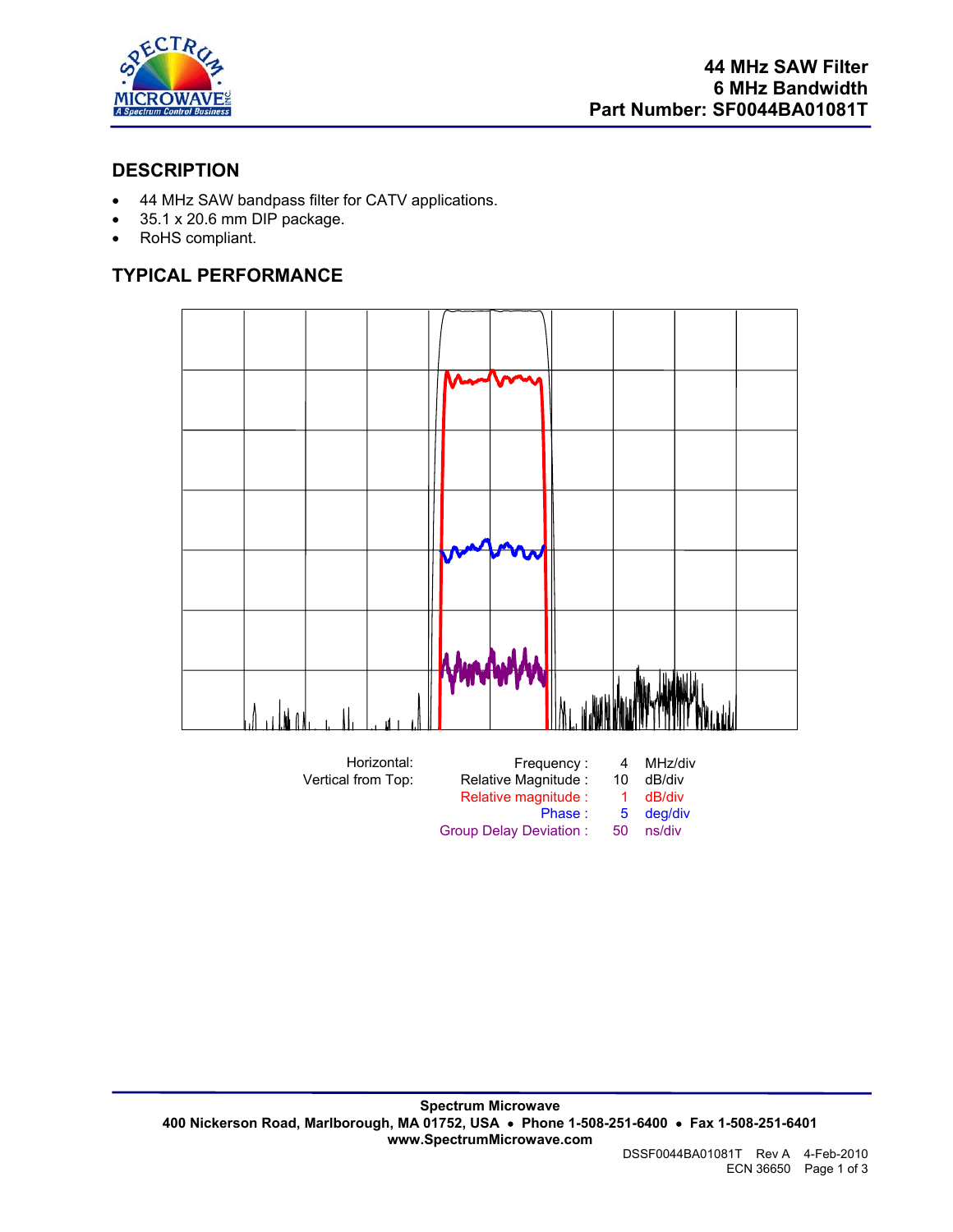

#### **SPECIFICATION**

| <b>Parameter</b>                   | Min   | Typ            | <b>Max</b> | <b>Units</b> |
|------------------------------------|-------|----------------|------------|--------------|
| Center Frequency (Fc) <sup>1</sup> |       | 44.00          |            | <b>MHz</b>   |
| <b>Insertion Loss</b>              |       | 28.5           | 30         | dB           |
| 1 dB Lower Band Edge               |       | 40.96          | 41.00      | <b>MHz</b>   |
| 1 dB Upper Band Edge               | 47.00 | 47.45          |            | <b>MHz</b>   |
| 55 dB Lower Band Edge              | 40.00 | 40.21          |            | <b>MHz</b>   |
| 55 dB Upper Band Edge              |       | 48.22          | 49.00      | <b>MHz</b>   |
| Passband Ripple <sup>2</sup>       |       | 0.4            | 1.0        | dB p-p       |
| Phase Deviation <sup>2</sup>       |       | $\overline{2}$ | 6          | deg p-p      |
| Group Delay Ripple <sup>2</sup>    |       | 40             | 60         | ns p-p       |
| Rejection (30 to 40 MHz)           | 55    | 60             |            | dB           |
| Rejection (49.0 to 60 MHz)         | 55    | 60             |            | dB           |
| Ambient Temperature (Tref)         |       | 50             |            | $\circ$ C    |
| Source/Load Impedance              |       | 50             |            | IΩ           |

Notes: 1. Average of lower & upper 3 dB frequencies.

2. Measured over 41 to 47 MHz.

3. Typical change of filter frequency response with temperature is Δf = (T-T<sub>ref</sub>)\*Tc\*Fc, in ppm.

# **MAXIMUM RATINGS**

| Parameter                                   | Min |     | Max                      | ≔U∏∏ns≈ |
|---------------------------------------------|-----|-----|--------------------------|---------|
| Storage Temperature Range                   | -40 | 50  | 85                       | $\sim$  |
| Temperature Coefficient of Frequency (Tc) ` | -   | -74 | $\overline{\phantom{a}}$ | ppm/°C  |
| Input Power Level                           | -   |     | 10                       | dBm     |

## **MATCHING CIRCUIT**



Note: External matching components are not required.